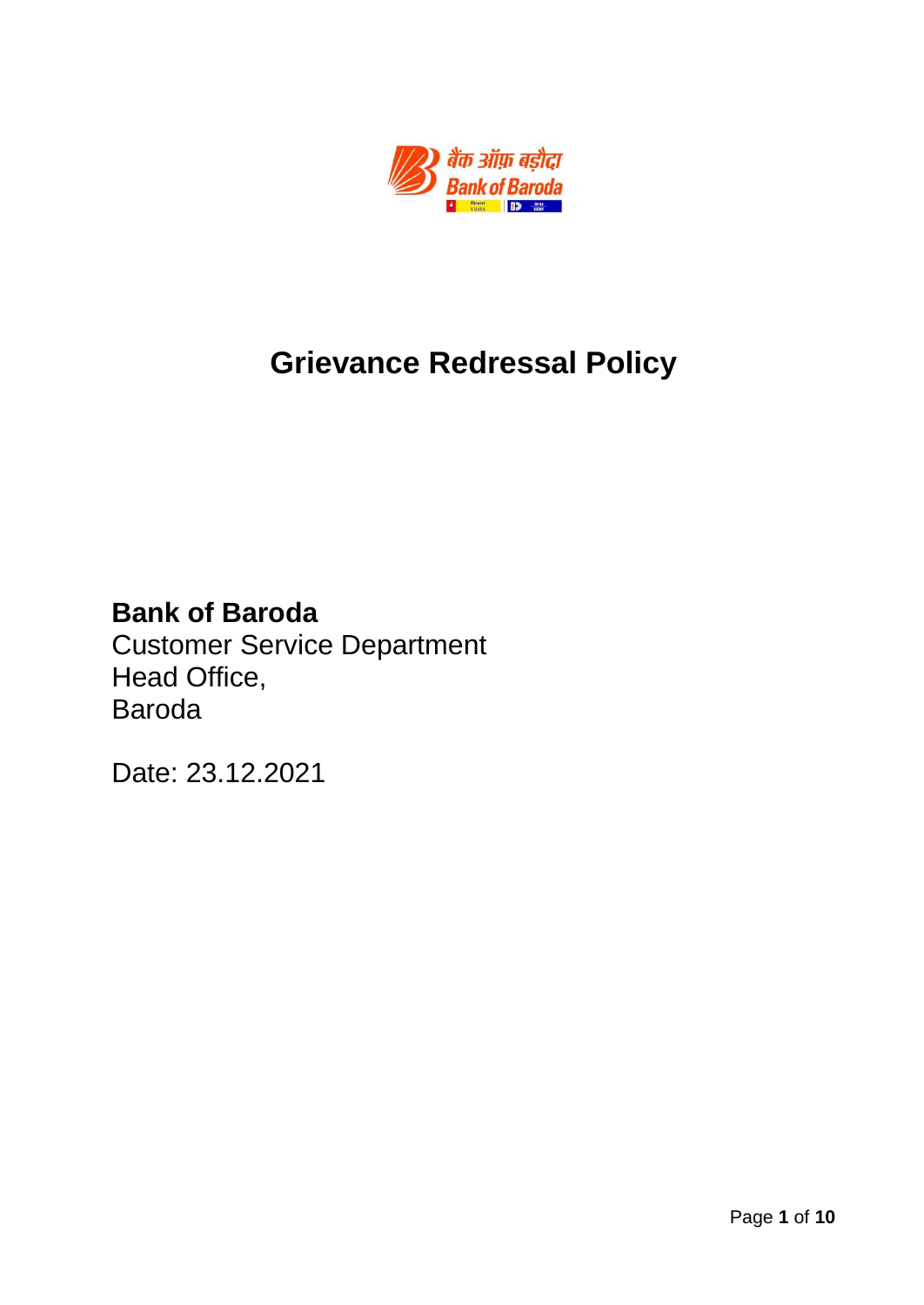## **GRIEVANCE REDRESSAL POLICY**

#### **1. Introduction**

In the present scenario, excellence in customer service is the key competitive differentiator in the banking Industry.

However, Customer grievances are part of the business life of any corporate entity and inevitable, no matter how streamlined the businesses are. It is therefore desirable that the Customer grievances are acknowledged and dealt with effectively by developing an efficient system to ensure that they are resolved quickly and accurately.

Our Bank has adopted 6 core values, namely **Integrity, Courage, Innovation, Passionate Ownership, Excellence and Customer Centricity.** Customer Centricity basically means that our customers' interest lie at the core of all our action. Keeping in view the same, we have come out with a renewed Grievance Redressal Policy and have attempted to improve the experience of our customers across all banking channels.

#### **2. Aim/ Objective**

The bank has built an effective grievance redressal machinery to address customer issues. All the employees of the Bank will be made aware about the Grievance Redressal process. The bank's policy on grievance redressal is based on the following principles.

- Customers will be treated fairly at all times
- Complaints raised by customers will be dealt with courtesy and on time.
- Customers are fully informed of avenues to escalate their grievances/ complaints within the organization and their rights to alternate remedy, if they are not fully satisfied with the response of the bank.
- The bank employees will work in good faith and without prejudice, in the interest of the customer.
- Customer complaints and feedback are important to the bank, the root causes are analysed with the aim of eradicating /minimising grievances.

 The policy document would be made available at all branches. This redressal Machinery is within the given frame-work of regulatory guidelines.

#### **3. Framework**

#### *3.1 The definition of "Complaint":*

"Complaint means a representation in writing or through electronic means containing a grievance alleging deficiency in services on part of the Bank, an employee, or Bank's vendor (third party or partner that the Bank may have tied up with for delivery services)"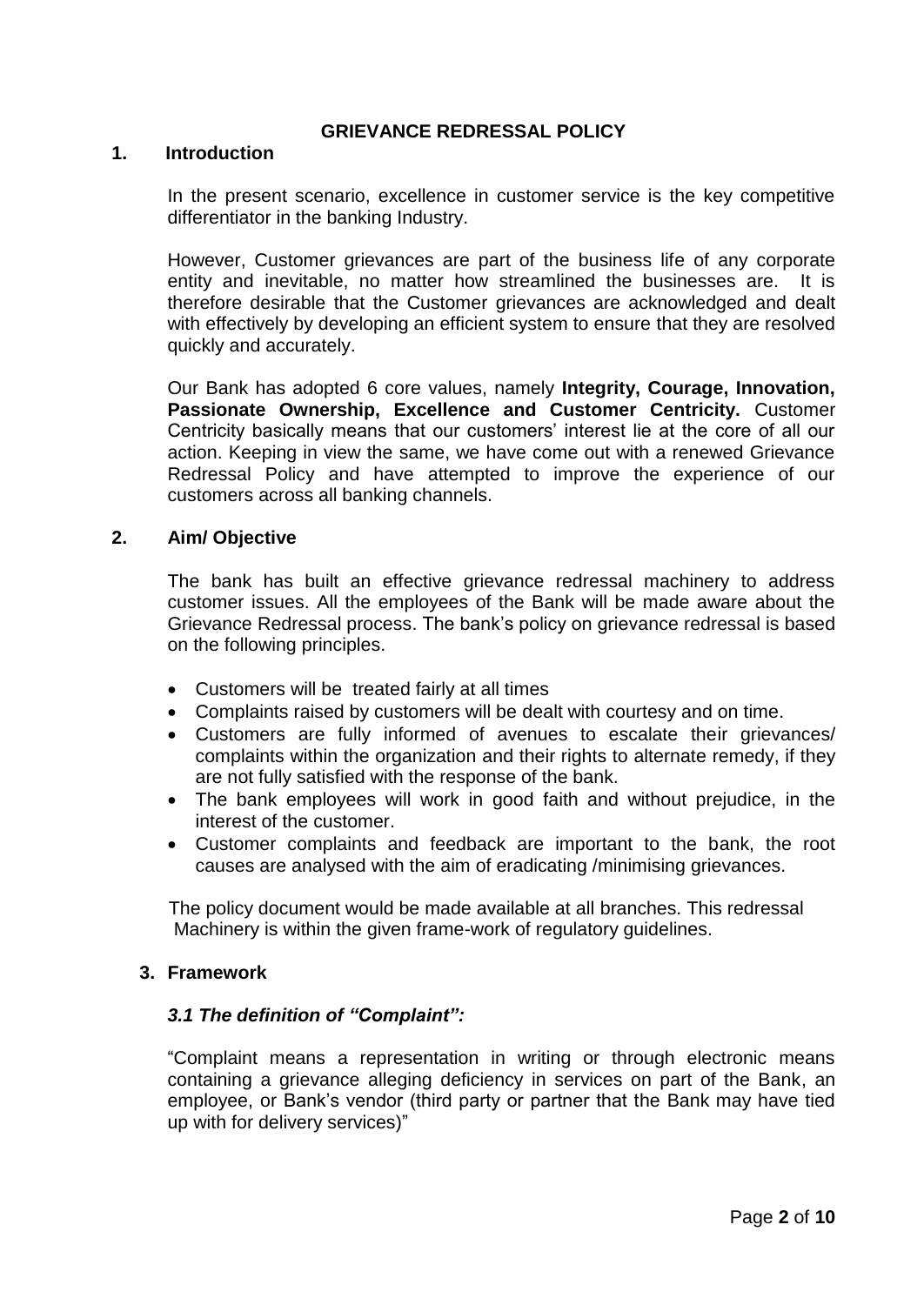## **3.2 The customer complaint arises due to:**

- A. The attitudinal aspects in dealing with customers
- B. Inadequacy of the functions/arrangements made available to the customers or gaps in standards of services expected and actual services rendered.
- C. Technology related issues

## **3.3 Registration of complaints:**

Customers can lodge their grievances through various channels as mentioned below:

- **Branch:** Customers can submit their complaints to the branch officials for resolution of their issues. Alternatively, customers can drop their complaint/feedback in the boxes made available at the branch.
- **Contact Centre:** Customers can contact our Contact Centre personnel at the below given numbers for lodging the complaint.

| <b>Contact Centre</b>                    | <b>Personal Banking</b>                  | 1800 258 44 55  |
|------------------------------------------|------------------------------------------|-----------------|
|                                          | (Toll Free) - Debit Card / bob           | 1800 102 44 55  |
|                                          | World (M-Connect) / Baroda               |                 |
|                                          | Connect / UPI                            |                 |
| <b>NRI (From overseas</b>                | 24x7 availability                        | +91 79 49044100 |
| locations)                               |                                          |                 |
| <b>NRI (From India)</b>                  | Toll Free No.                            | 1800 258 44 55  |
|                                          |                                          | 1800 102 44 55  |
| <b>Operational Guideline</b>             | nribo@bankofbaroda.com                   | 022-6884-3916   |
| <b>Queries (NRI)</b>                     |                                          | (10 AM to 5 PM  |
|                                          |                                          | IST)            |
| <b>IVR Services</b>                      | To report loss of card / fraud           | 1800 258 44 55  |
|                                          | / unauthorized electronic                | 1800 102 44 55  |
|                                          | transaction                              |                 |
| <b>Miss Call facility</b>                | <b>Balance Enquiry</b>                   | 8468001111      |
|                                          | Mini Statement                           | 8468001122      |
| For PMJDY and other<br><b>FI Schemes</b> | Dedicated Toll Free No. (6AM<br>to 10PM) | 1800 102 77 88  |
| For reporting the                        |                                          |                 |
| Unauthorised                             |                                          |                 |
| transaction related:                     | bobsupport@cardbranch.com                | 1800 103 9586   |
| Gift/Pre-paid/                           |                                          |                 |
| Reloadable card -                        |                                          |                 |

 **Bank's website:** Complainant can register his/her grievance through the Online complaint Management Portal i.e. Customer Relationship Management (**CRM**) on our Bank's website. The online complaint Portal can be accessed via the link <https://bobcrm.bankofbaroda.co.in/onlinecomplaint/> .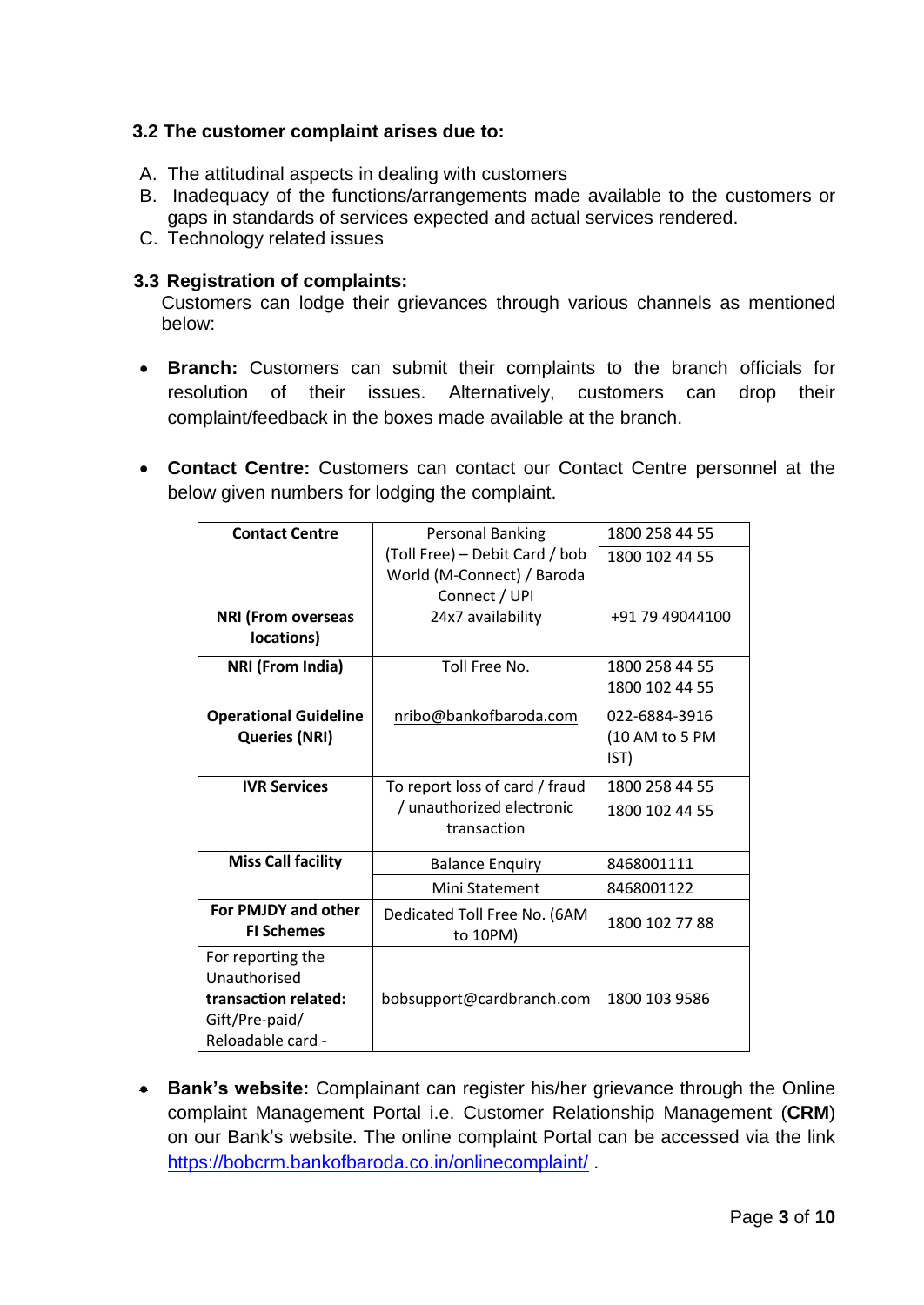An option to "Re-open" the same complaint within 15 days from the date of last resolution is also provided in the System, if the complainant is not satisfied with the redressal of the complaint*.* The bank will endeavor to close the complaint within 7 days of re-opening of the complaint. A complaint can be reopened twice in its life cycle. Thereafter, the complaint will be treated as closed.

- **CPGRAMS:** The customer can also lodge their complaints on Centralized Public Grievance Redress and Monitoring System (CPGRAMS), the complaint management portal of Government of India, Ministry of Personnel, Public Grievances and Pensions, Department of Administrative Reforms and Public Grievances. The CPGRAMS website can be accessed via the link https://paportal.gov.in/.
- **INGRAM:** The customer has an additional facility to lodge his/her complaint(s) via the INGRAM portal. The said portal is monitored by Government of India, Ministry of Consumer Affairs, Food & Public Distribution, and Department of Consumer Affairs. The portal can be accessed via the link <https://consumerhelpline.gov.in/>
- **Social Media:** Customers may give their feedback on social media. Our Bank has its presence on the following Social Media platforms:
	- Facebook
	- Twitter @bankofbaroda
	- YouTube
	- Instagram
	- Linkedin

## **3.4 Recording & tracking of complaints:**

Bank has developed a portal – CRM, i.e., Customer Relationship Management, where the customer can lodge his/her complaint. Various channels for lodging the complaint have been mentioned in point 3.3 of the policy already.

All complaints received in any mode, including physical form, by the Bank will be recorded and tracked for resolution in CRM portal. All complaints received in India is lodged in CRM and assigned to the respective Regional Office/ functional Departments for resolution.

A separate complaints book / register is also maintained at all the branches of the Bank. Complainants may also use this facility for registering their complaints / providing their suggestions at the Branch.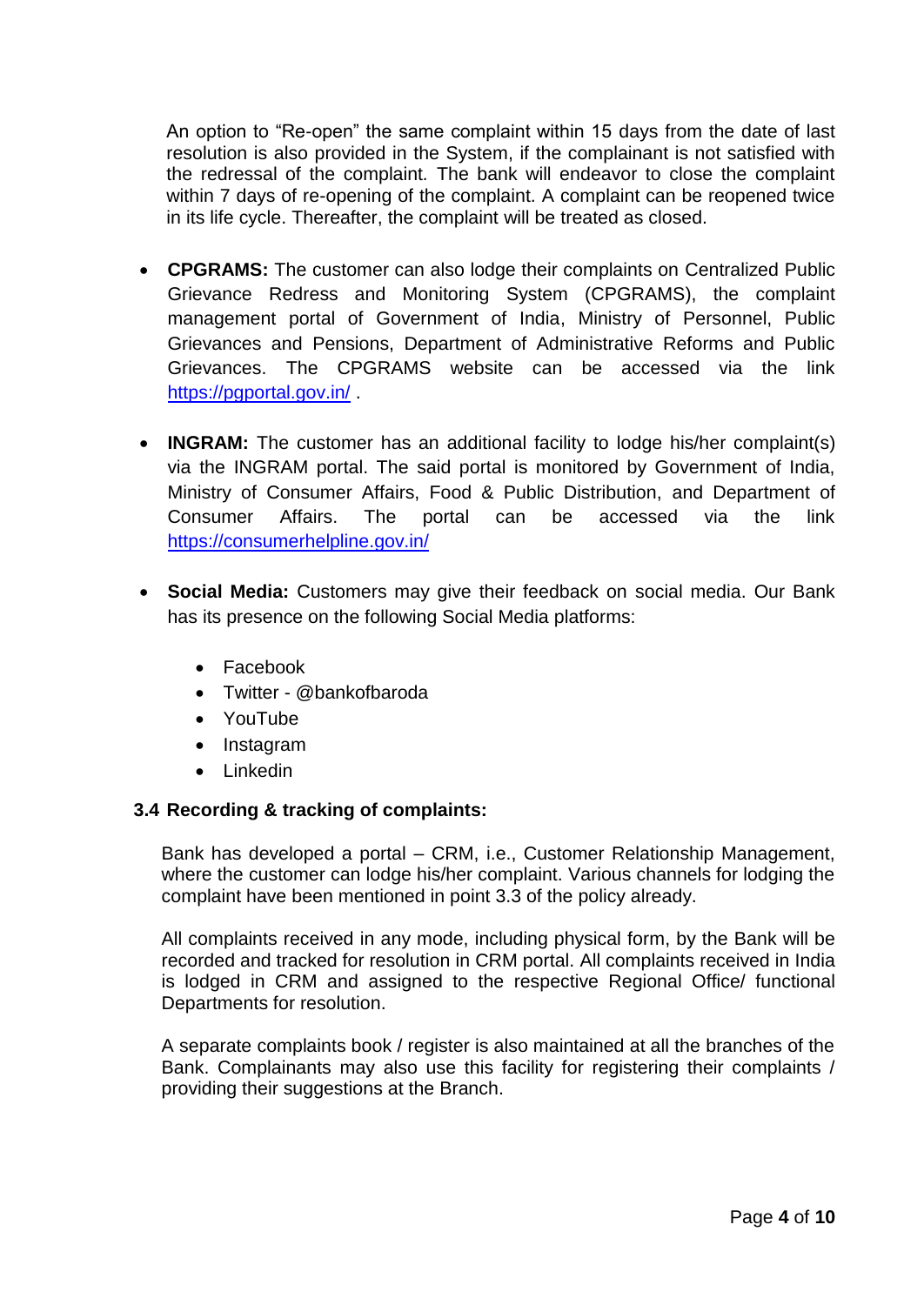## **3.5 Acknowledgement:**

- Acknowledgement will be sent to all the customers by way of a Reference Number, via email and SMS to the registered email ID and mobile number respectively.
- In case of receipt of complaint by Branch/other office through any mode other than CRM, the same will be lodged into CRM by the respective Branch/ other office and the Reference Number will be sent to the complainant.
- Using the reference Number, the customer can track the status of the complaint at any given point of time.
- Customers will be provided acknowledgement of receipt of complaint in physical format, if requested by the customer and also in cases where mobile number / email addresses are not available.

## **3.6 Resolution of complaints:**

- After Lodgment of the complaints by the customer, it is directed to the concerned resolver group, i.e. Regional Office(s) in case of Complaints related to Branch(es) and to concerned verticals in other cases ( viz complaints related to ADC Channels, ASBA etc)
- An intimation will be sent to the customer on redressal.
- In case the customer is not satisfied with the resolution provided
	- He/she may escalate the grievance to next authority as per the escalation matrix mentioned in detail in point no. 3.8 of this policy.
		- He/she may escalate the complaint to concerned vertical head in case the resolution is given by any vertical other than Region(s).
- A dedicated Customer Service department has been set up at Head Office, Baroda, to assess the quality and timeliness of the resolutions provided. This department also analyses the root causes of the complaints and takes necessary steps to eradicate them.
- In case the Bank is liable to pay any compensation, the same would be paid to the complainant as per the provisions of the Customer Compensation Policy of the Bank. The compensation policy of the bank is available on the bank's official website as well.
- Redressal of complaints related to unauthorised Electronic Banking Transactions will be ensured as per Customer Protection Policy - Limiting Liability of Customers in Unauthorised Electronic Banking. The Policy is placed on website of our Bank.
- Customers have the option to provide their feedback upon resolution of their Complaint through CRM.

## **3.7Turnaround Time**

Bank will endeavor to redress complaints within a maximum period of 15 business days. However, specific turn around times (TAT) depending on the nature of complaints has been stipulated by NPCI, RBI and various other regulatory authorities.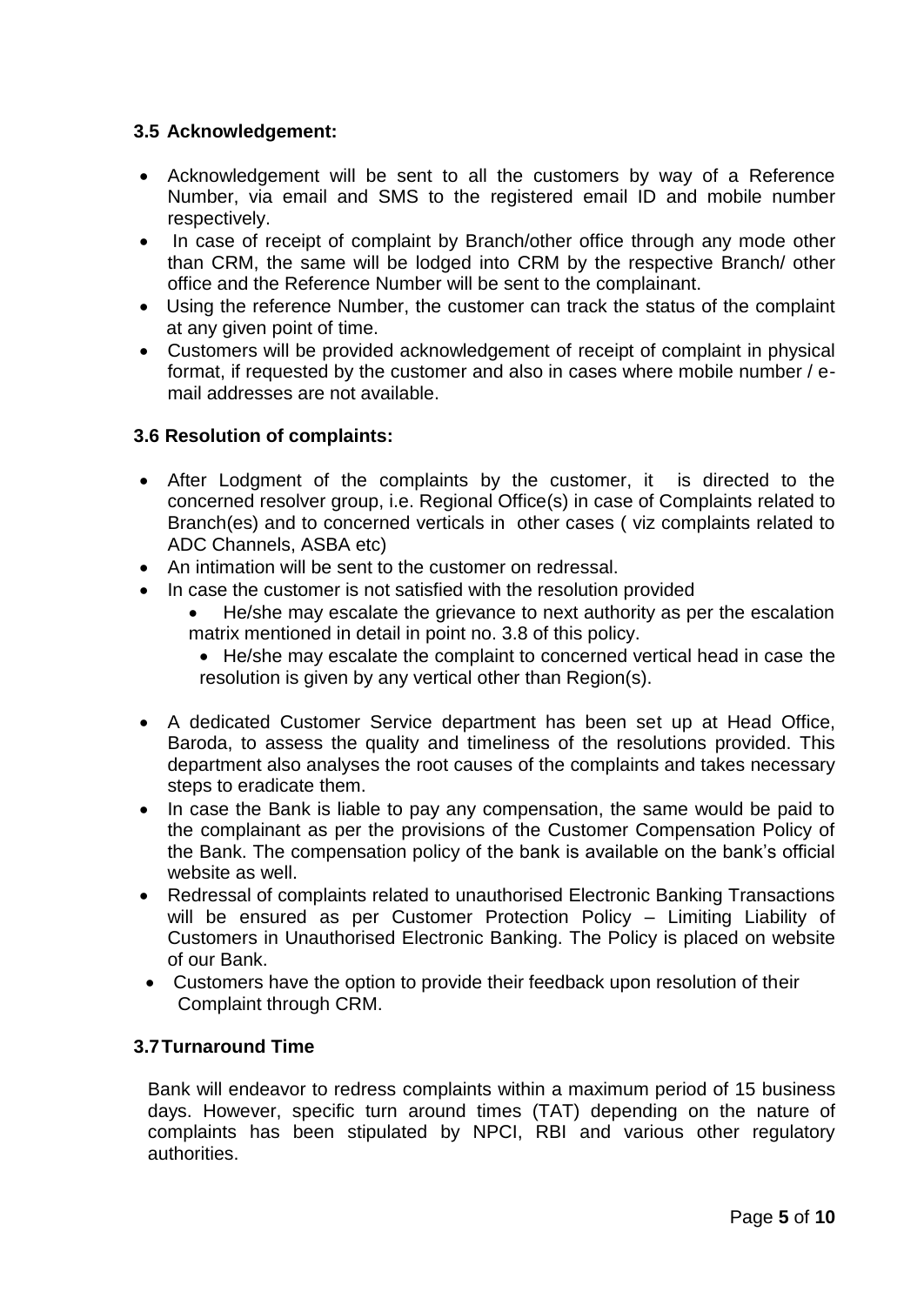In case, the bank requires more time to redress the complaint, Bank will intimate the customer and an interim response will be sent.

#### **3.8 Escalation Matrix:**

If the complaint in CRM portal is not resolved within the given time (TAT), the complaint is then automatically escalated to the next level, as per the table given below:

| <b>Escalation Matrix (Non - ADC)</b> |                                          |  |
|--------------------------------------|------------------------------------------|--|
| <b>Escalation Authority</b>          | <b>When to Escalate</b>                  |  |
| Region (Initial Resolver)            | One day prior to complaint crossing TAT* |  |
| Zone                                 | On the day of complaint crossing TAT     |  |
| Principal Nodal Officer              | $TAT + 1$ Day                            |  |
| <b>Departments / Verticals (ADC)</b> |                                          |  |
| <b>Escalation Authority</b>          | When to Escalate                         |  |
| Level 1 (Initial Resolver)           | One day prior to complaint crossing TAT  |  |
| Level 2 (Dy. Deptt. Head)            | On the day of complaint crossing TAT     |  |
| Level 3 (Deptt. Head)                | $TAT + 1$ Day                            |  |
| Level 4 (PNO)                        | TAT + 2 Davs                             |  |

\*Turn Around Time is defined as per category of complaint(s) and is communicated to the customer at the time of lodging of complaint.

\* The contact details of the Principal Nodal Officer has been provided on the bank's website, which can be accessed by clicking the link <https://www.bankofbaroda.in/grievance-redressal.htm> . However, the details have been provided below as well:

 General Manager (Operation & Services) Bank of Baroda 7 (*p. 1954)*<br>1905 - Johann Barnett, politik fizikar (h. 1906)<br>1906 - Johann Barnett, politik fizikar (h. 1906) **7<sup>TH</sup> Floor, Head office**  R.C Dutt road, Alkapuri Vadodara, Gujrat PIN-390007 Phone No - 0265-2316792 Email – cs.ho@bankofbaroda.com

#### **3.9 Internal Ombudsman of the Bank:**

As recommended by RBI, the bank has appointed an Internal Ombudsman. The Internal Ombudsman is an independent authority and is not a Bank of Baroda employee.

In case the Bank decides to reject a complaint or provide only partial relief to the complainant, Bank will forward such complaints to the Internal Ombudsman for further examination.

Complaints will be independently reviewed by the IBO (Internal Banking Ombudsman) and the decision of the Internal Ombudsman of the Bank will be binding on the Bank. However, the bank may in certain cases disagree with the decision of Internal Ombudsman, and such cases would be reported to RBI by the Internal Ombudsman and also by the Bank.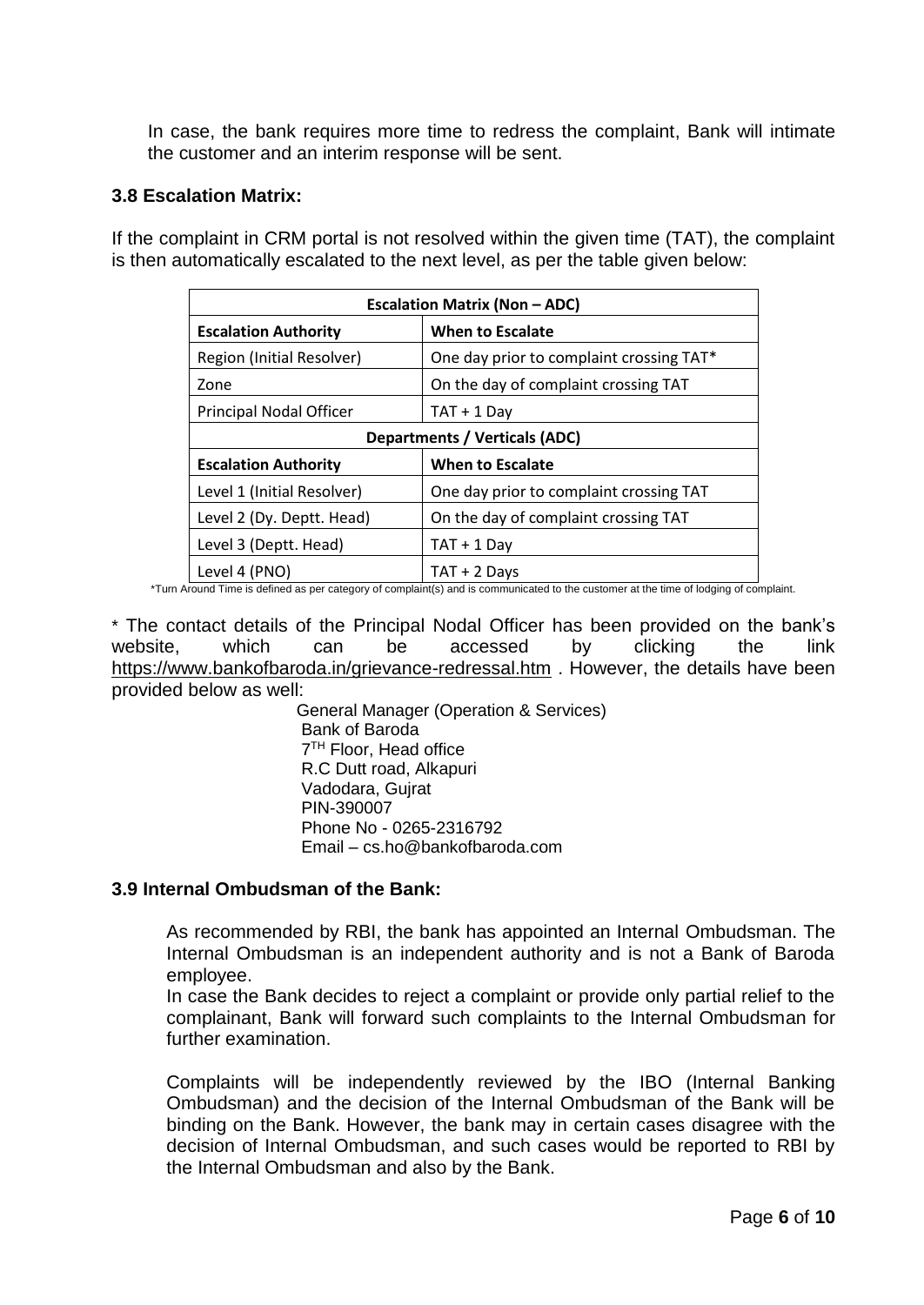## **3.10 Escalation to regulator:**

If customer's complaint is not resolved within 30 days or in case the customer is not satisfied with the response from the Bank (duly examined by Internal Ombudsman), customer may approach the Banking Ombudsman (RBI).(The details of BO are made available on the Bank's website and branches).

The Bank reserves the right to modify its Grievance Redressal Process in the light of any change as per notification by the Regulators or as per requirement of the Bank as such.

## **3.11 Root Cause Analysis of complaints**

Bank's aim is to minimize instances of customer complaints. Bank will make efforts to conduct root cause analysis in areas where bank receives large numbers of complaints/ complaints of repetitive nature to identify weak areas if any. This review mechanism will help the bank in identifying shortcomings (in product features, services or technology) and taking necessary measures to address the same.

The bank identifies the categories of complaints, which require a root cause analysis, based on frequency/ gravity of such complaints. The concerned verticals, to which such complaints pertain, then conduct a Root Cause Analysis and put in place necessary checks / implement changes, if required, as per the analysis conducted. The Details of the Root Cause Analysis is then apprised to Customer Service Committee of the Board, in its meeting held at quarterly intervals.

## **4. Forum to Review Customer Grievances and Enhance the Customer Experience.**

#### **4.1 Customer Service Committee of the Board**

This Customer Service Committee of the Board shall address the following:

- Issues such as treatment of death of a depositor for operation of his account
- Formulation of Comprehensive Deposit Policy
- Product approval process with a view to suitability and appropriateness
- Annual survey of customer satisfaction
- Tri-ennial audit of such services

A statement of complaints is placed before the Customer Service Committee of the Board every quarter. The committee then:

- (i) Identifies service areas in which complaints are frequently received
- (ii) Identifies frequent sources of complaints
- (iii) Identifies systemic deficiencies, if any
- (iv) Initiates appropriate action to make the grievance redressal mechanism more effective.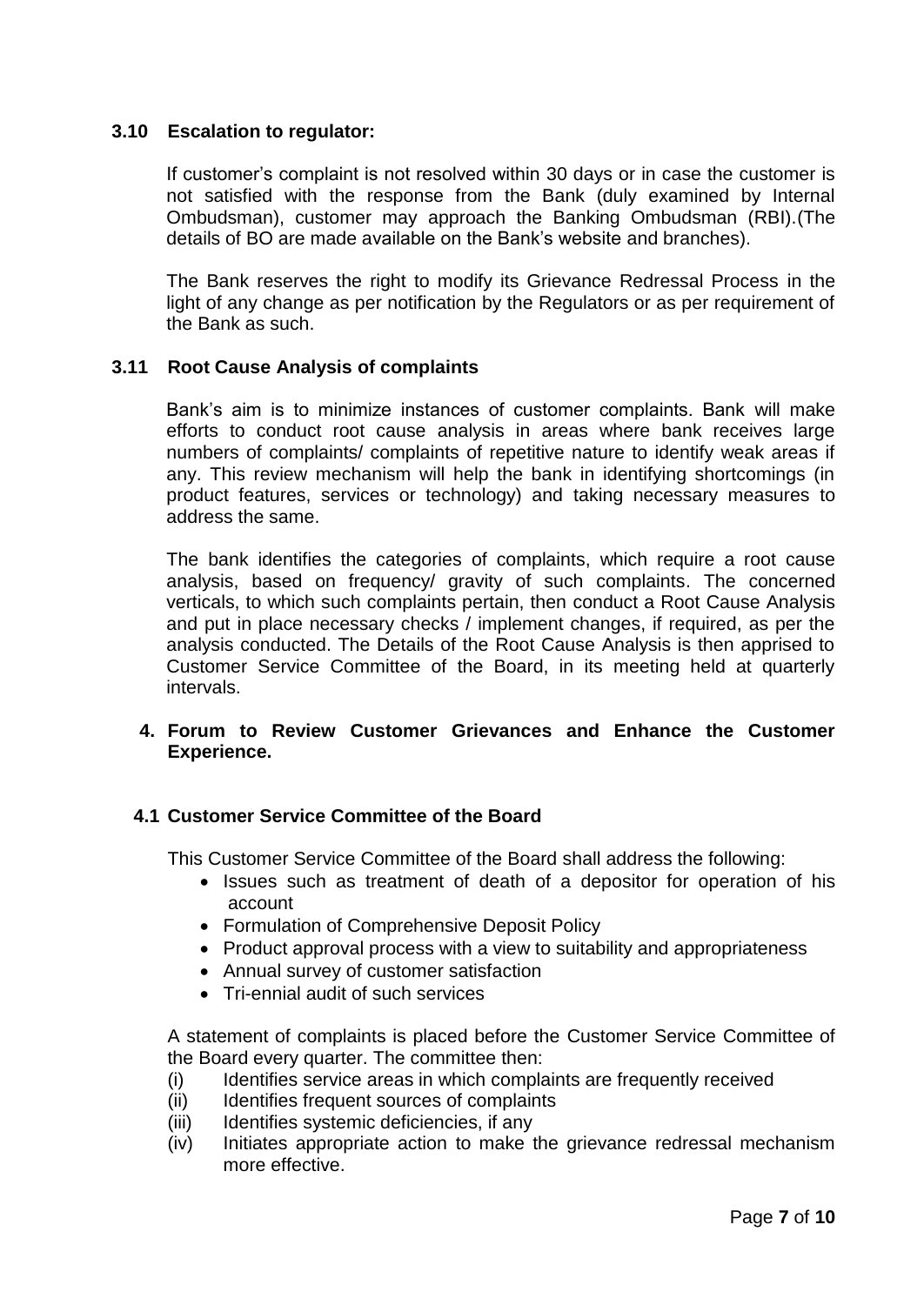All the awards given by the Banking Ombudsman are placed before the Customer Service Committee of the Board to enable them to address the issues of systemic deficiencies existing in the Bank, if any, brought out by the awards. All the awards remaining unimplemented for more than 3 months, with reasons, are placed before the CSCB to enable the committee to report to the Board such delays in implementation and for initiating necessary remedial action.

#### **Composition of the Committee:**

The Members of the Committee consists of

- 1. MD & CEO
- 2. All the Executive Directors
- 3. One of the Non-Executive Director

#### Permanent Invitees

- 1. Internal Ombudsman of the Bank
- 2. Vertical Heads
- 3. Two of its esteemed customers as its guest invitees, the committee will have representatives / customers as its guest invitees. The bank may change the representatives after two years

Convener – Chief General Manager (Operations) In his absence, General Manager (Operations & Services) shall act as Convener.

#### **Quorum of the Committee:**

- Any Two Directors
- Any two of the permanent Invitees including one of our valued customers

#### **4.2Standing Committee on Customer Service**

The committee would have the following functions.

- 1. Evaluate feed-back on the quality of customer service received from customers and other stake holders. The committee would also review comments/feed-back on customer service.
- 2. Ensure that all regulatory instructions regarding customer service are followed by the bank.
- 3. Consider unresolved complaints/grievances referred to it by functional heads responsible for redressal and offer their advice.
- 4. The committee would submit report on its performance to the Customer Service Committee of the Board at quarterly intervals.

The committee will have representatives / customers as its guest invitees. The bank may change the representatives after two years.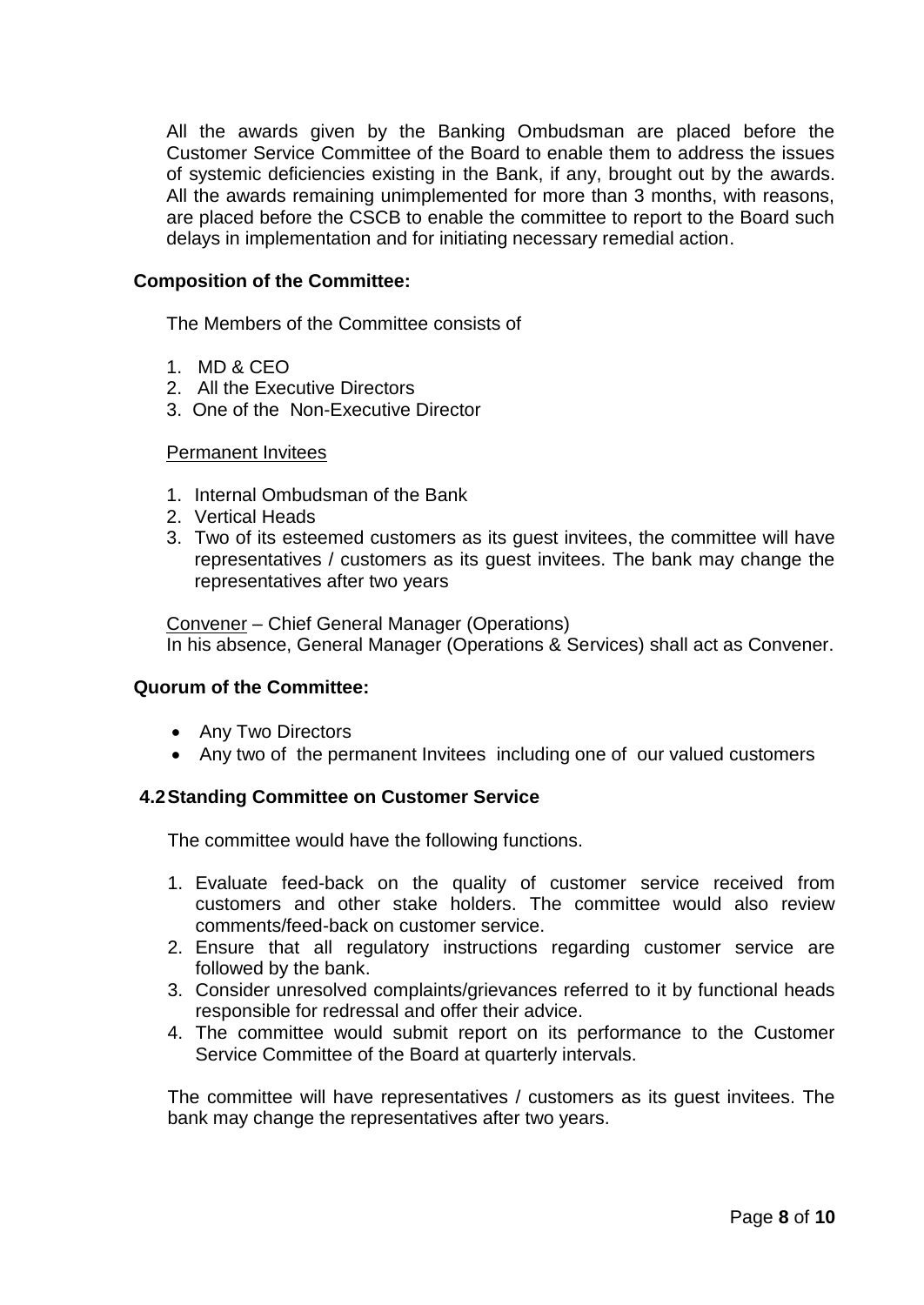## **Composition of the Committee:**

Member of the Committee:

- 1) Executive Director (in-charge of Customer Service)
- 2) Two esteemed customers as guest invitees
- 3) Vertical Heads

Convener – Chief General Manager (Operations) In his absence, General Manager (Operations & Services) shall act as Convener.

## **Quorum of the committee:**

- Executive Director (Head of Operations & Services)
- One of the Guest Invitees
- Either of CGM (Operations) / GM (Operations & Services) / DGM (Customer Service / Customer Experience)

## **4.3 Customer Care Aspects**

Bank shall review Customer Care Aspects in the Bank and submits a detailed memorandum in this regard to the Board of Directors, once in every six months of Calendar year and initiate prompt corrective action wherever service quality / skill gaps have been observed.

## **5. Mandatory display requirements**

All our Branches will make appropriate arrangement for:

- Display regarding mechanism for receiving complaints and suggestions.
- Prominently displaying of the name, address and contact number of Nodal Officer(s) including Nodal Officers appointed under Banking Ombudsman scheme.
- Displaying of Contact details of Banking Ombudsman of the area.

#### **6. Interaction with customers**

- 1- The bank recognizes that customers' expectations /requirements /grievances can be better appreciated through personal interactions with customers by bank's staff.
- 2- Our Bank has established Customer Service Committees at branch level in order to encourage a formal channel of communication between the customers and the Bank at the branch level. The said branch level committees include their customers as members. Further, one of the member of the committee at the branch level is a Senior Citizen, wherever possible. The Branch Level Customer Service Committee meets at least once in a month to study complaints / suggestions, cases of delay, difficulties faced/ reported by customers/ members of the committee and evolves ways and means of improving customer service. The branch level committees submit its monthly Report to respective Controlling Office(s). A quarterly report(s) on inputs / suggestions made in the Branch level Customer Service Committees